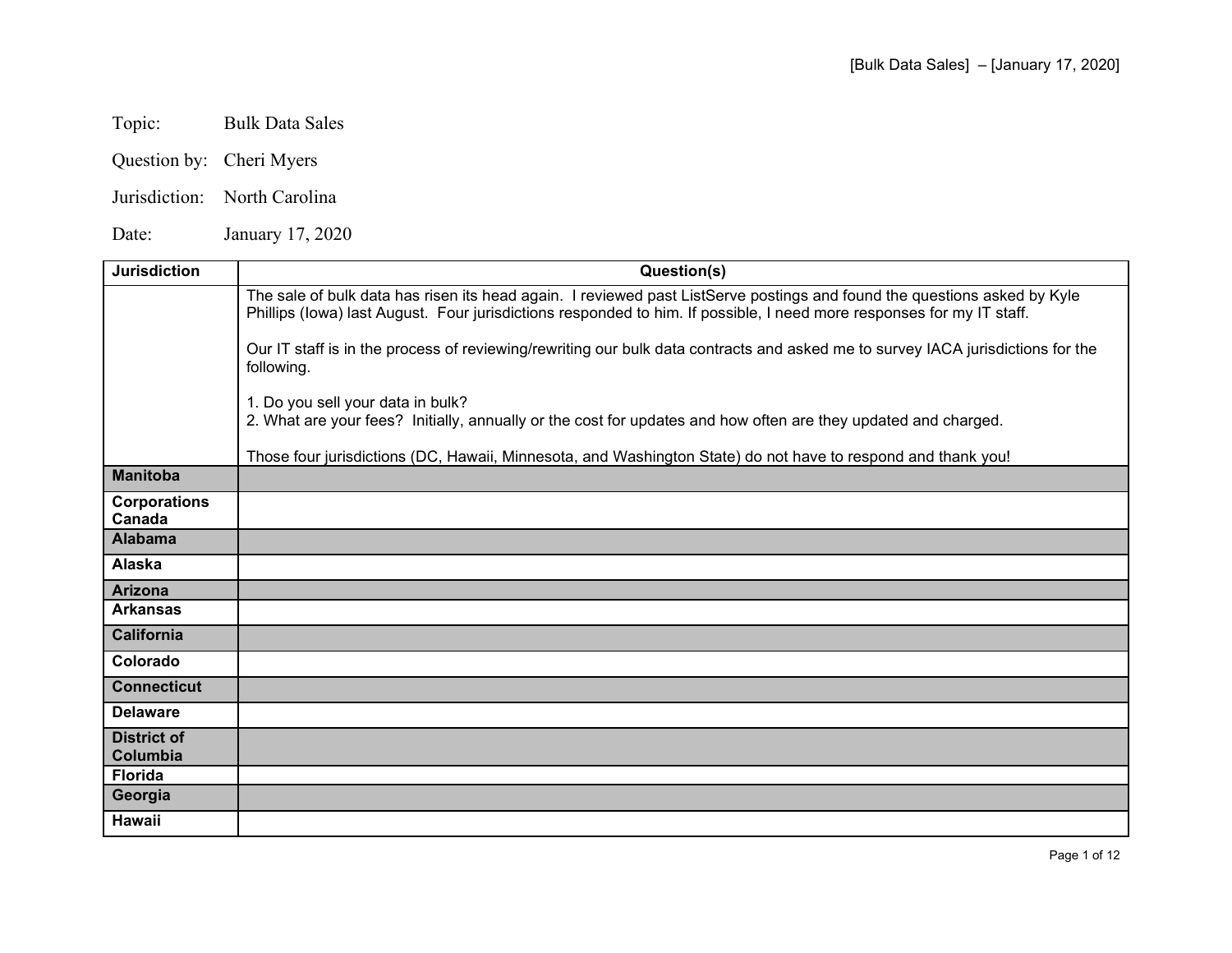| <b>Jurisdiction</b> | Question(s)                                                                                                                                                                                                                                                                                                                                                                                                                                                                                                                                                                                                                                                                                                                                                                                  |
|---------------------|----------------------------------------------------------------------------------------------------------------------------------------------------------------------------------------------------------------------------------------------------------------------------------------------------------------------------------------------------------------------------------------------------------------------------------------------------------------------------------------------------------------------------------------------------------------------------------------------------------------------------------------------------------------------------------------------------------------------------------------------------------------------------------------------|
|                     | The sale of bulk data has risen its head again. I reviewed past ListServe postings and found the questions asked by Kyle<br>Phillips (lowa) last August. Four jurisdictions responded to him. If possible, I need more responses for my IT staff.                                                                                                                                                                                                                                                                                                                                                                                                                                                                                                                                            |
|                     | Our IT staff is in the process of reviewing/rewriting our bulk data contracts and asked me to survey IACA jurisdictions for the<br>following.                                                                                                                                                                                                                                                                                                                                                                                                                                                                                                                                                                                                                                                |
|                     | 1. Do you sell your data in bulk?<br>2. What are your fees? Initially, annually or the cost for updates and how often are they updated and charged.                                                                                                                                                                                                                                                                                                                                                                                                                                                                                                                                                                                                                                          |
|                     | Those four jurisdictions (DC, Hawaii, Minnesota, and Washington State) do not have to respond and thank you!                                                                                                                                                                                                                                                                                                                                                                                                                                                                                                                                                                                                                                                                                 |
| Idaho               |                                                                                                                                                                                                                                                                                                                                                                                                                                                                                                                                                                                                                                                                                                                                                                                              |
| <b>Illinois</b>     |                                                                                                                                                                                                                                                                                                                                                                                                                                                                                                                                                                                                                                                                                                                                                                                              |
| <b>Indiana</b>      |                                                                                                                                                                                                                                                                                                                                                                                                                                                                                                                                                                                                                                                                                                                                                                                              |
| lowa                | Business entity data<br>* Subscription based, or one-time purchase<br>* Data provided as downloadable "CSV" files - updated weekly<br>* Cost is \$200 per download<br>- \$10,400/year for weekly subscribers<br>- \$2,400/year for monthly subscribers<br>UCC data<br>* Subscription based, or one-time purchase<br>* Data provided as downloadable "CSV" files - updated weekly<br>* Cost is \$300 per download<br>- \$15,600/year for weekly subscribers<br>- \$3,600/year for monthly subscribers<br>We also have an API for business entity data that provides "real time" (updated hourly) for users. We still haven't determined<br>pricing on this.<br>We also have a mechanic's lien registry in lowa. For that system, we built a custom "self-serve" bulk data download system for |
|                     | customers. In 7 years, we've not had a single person purchase that data, which proves that even in lowa, "build it and they will<br>come" is not always true                                                                                                                                                                                                                                                                                                                                                                                                                                                                                                                                                                                                                                 |
| <b>Kansas</b>       |                                                                                                                                                                                                                                                                                                                                                                                                                                                                                                                                                                                                                                                                                                                                                                                              |
| Kentucky            |                                                                                                                                                                                                                                                                                                                                                                                                                                                                                                                                                                                                                                                                                                                                                                                              |
| Louisiana           |                                                                                                                                                                                                                                                                                                                                                                                                                                                                                                                                                                                                                                                                                                                                                                                              |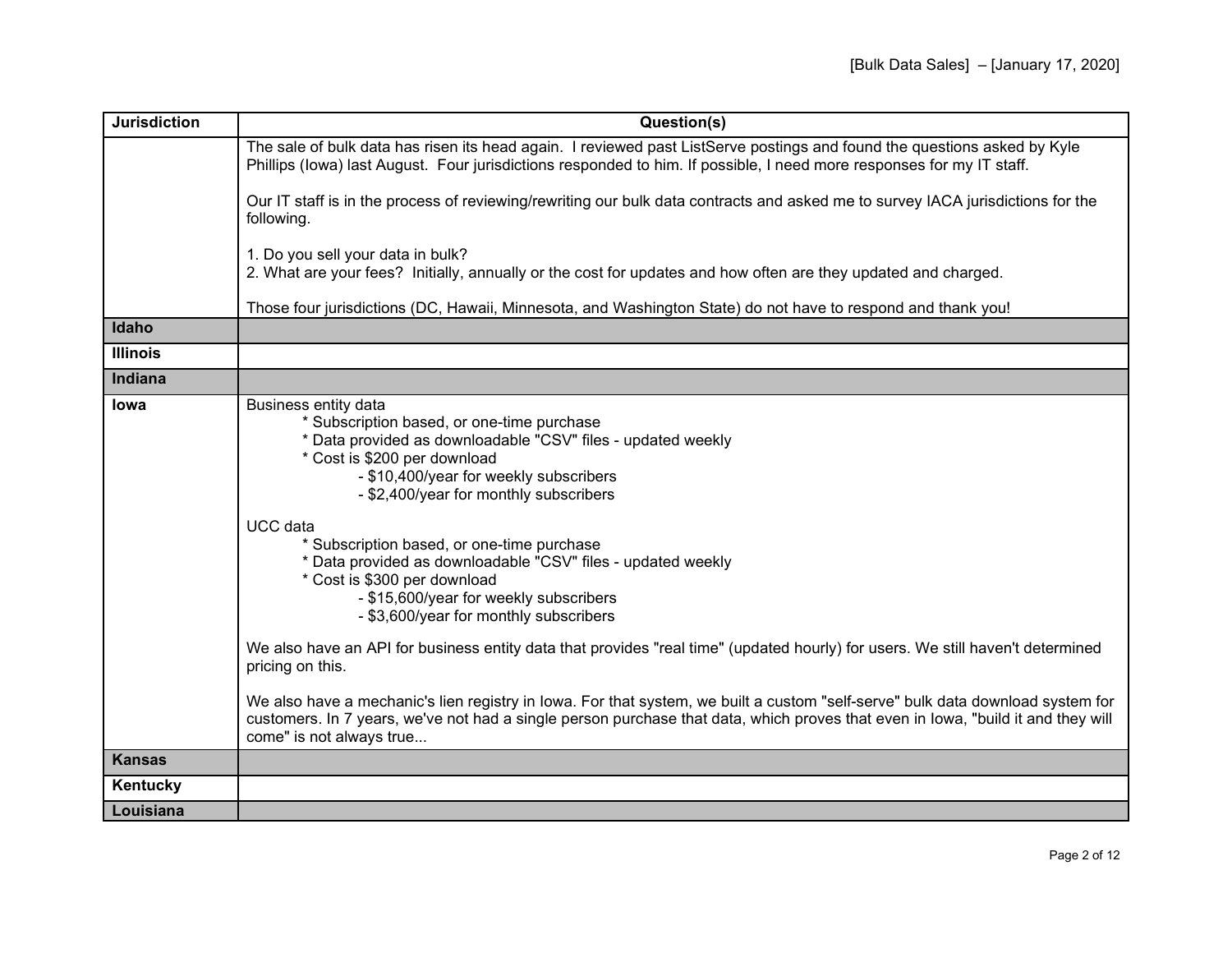| <b>Jurisdiction</b>  | Question(s)                                                                                                                                                                                                                                                                                                                                                                                                                                                                                                                                                                                                                                                                                                                                                      |
|----------------------|------------------------------------------------------------------------------------------------------------------------------------------------------------------------------------------------------------------------------------------------------------------------------------------------------------------------------------------------------------------------------------------------------------------------------------------------------------------------------------------------------------------------------------------------------------------------------------------------------------------------------------------------------------------------------------------------------------------------------------------------------------------|
|                      | The sale of bulk data has risen its head again. I reviewed past ListServe postings and found the questions asked by Kyle<br>Phillips (lowa) last August. Four jurisdictions responded to him. If possible, I need more responses for my IT staff.                                                                                                                                                                                                                                                                                                                                                                                                                                                                                                                |
|                      | Our IT staff is in the process of reviewing/rewriting our bulk data contracts and asked me to survey IACA jurisdictions for the<br>following.                                                                                                                                                                                                                                                                                                                                                                                                                                                                                                                                                                                                                    |
|                      | 1. Do you sell your data in bulk?<br>2. What are your fees? Initially, annually or the cost for updates and how often are they updated and charged.                                                                                                                                                                                                                                                                                                                                                                                                                                                                                                                                                                                                              |
|                      | Those four jurisdictions (DC, Hawaii, Minnesota, and Washington State) do not have to respond and thank you!                                                                                                                                                                                                                                                                                                                                                                                                                                                                                                                                                                                                                                                     |
| <b>Maine</b>         |                                                                                                                                                                                                                                                                                                                                                                                                                                                                                                                                                                                                                                                                                                                                                                  |
| <b>Maryland</b>      |                                                                                                                                                                                                                                                                                                                                                                                                                                                                                                                                                                                                                                                                                                                                                                  |
| <b>Massachusetts</b> |                                                                                                                                                                                                                                                                                                                                                                                                                                                                                                                                                                                                                                                                                                                                                                  |
| <b>Michigan</b>      | In Michigan, the master file database is available by contract. The cost is \$20,000 for the master file and \$4,500 per month for<br>weekly updates. The data files are provided through the Corporations Division Web API site. Data subscribers are provided<br>with the API website address and log-in credentials.<br>The data captured by the Corporations Division includes: the entity name, the date of incorporation/formation, the identification<br>number issued by this office, the name of the resident agent, and the address of the registered office. This Corporations<br>Division does not record the address, the county, email address, website, or the phone number of the entity nor the name and<br>phone number of the business owner. |
|                      | Alternatively, we offer a subscription to a monthly mailing containing new business entities. The same data listed above is<br>included. There are multiple lists available including domestic, professional, or foreign corporations and domestic, foreign, or<br>professional limited liability companies. The lists of new corporations and limited liability company formations is available via<br>email or printed format on a monthly basis at \$0.03 per record, plus a \$20.00 processing fee for each list. The average cost is<br>approximately \$50.00 to \$100.00 per month for new corporations and \$200.00 to \$350.00 for new limited liability companies.<br>The list is in alphabetical order by entity name.                                 |
| <b>Minnesota</b>     |                                                                                                                                                                                                                                                                                                                                                                                                                                                                                                                                                                                                                                                                                                                                                                  |
| <b>Mississippi</b>   |                                                                                                                                                                                                                                                                                                                                                                                                                                                                                                                                                                                                                                                                                                                                                                  |
| <b>Missouri</b>      |                                                                                                                                                                                                                                                                                                                                                                                                                                                                                                                                                                                                                                                                                                                                                                  |
| <b>Montana</b>       | We offer our corp, trademark, and UCC data in bulk.<br>1.<br>For corp/trademark, the fees are \$0.02 an entity record based on the request the customer submitted through the<br>2.<br>system.<br>For UCC, we offer our UCC bulk data subscription for \$1,000/mo that includes both daily and full extracts.<br>3.                                                                                                                                                                                                                                                                                                                                                                                                                                              |
| <b>Nebraska</b>      |                                                                                                                                                                                                                                                                                                                                                                                                                                                                                                                                                                                                                                                                                                                                                                  |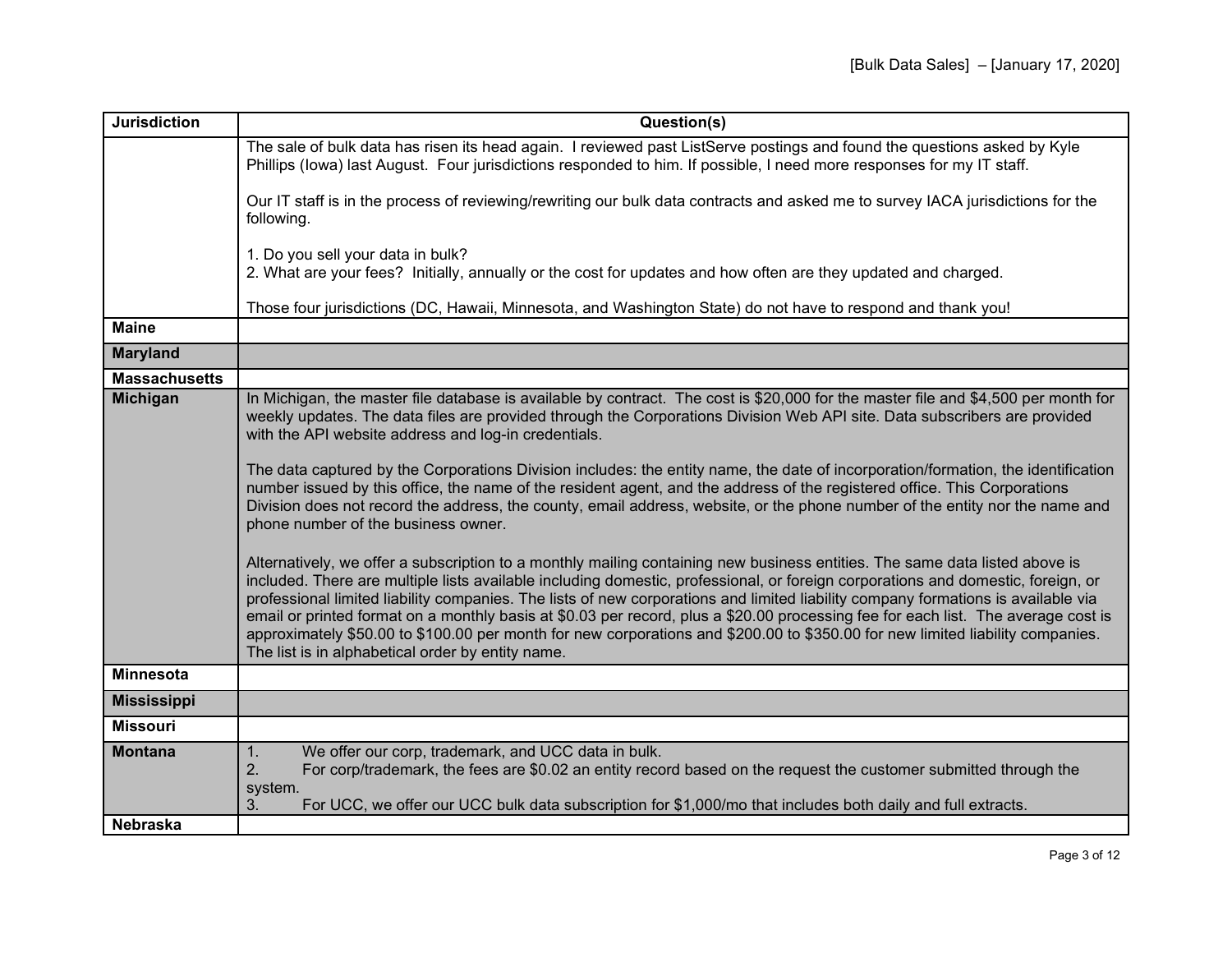| <b>Jurisdiction</b> | Question(s)                                                                                                                                                                                                                                       |
|---------------------|---------------------------------------------------------------------------------------------------------------------------------------------------------------------------------------------------------------------------------------------------|
|                     | The sale of bulk data has risen its head again. I reviewed past ListServe postings and found the questions asked by Kyle<br>Phillips (lowa) last August. Four jurisdictions responded to him. If possible, I need more responses for my IT staff. |
|                     | Our IT staff is in the process of reviewing/rewriting our bulk data contracts and asked me to survey IACA jurisdictions for the<br>following.                                                                                                     |
|                     | 1. Do you sell your data in bulk?<br>2. What are your fees? Initially, annually or the cost for updates and how often are they updated and charged.                                                                                               |
|                     | Those four jurisdictions (DC, Hawaii, Minnesota, and Washington State) do not have to respond and thank you!                                                                                                                                      |
| <b>Nevada</b>       |                                                                                                                                                                                                                                                   |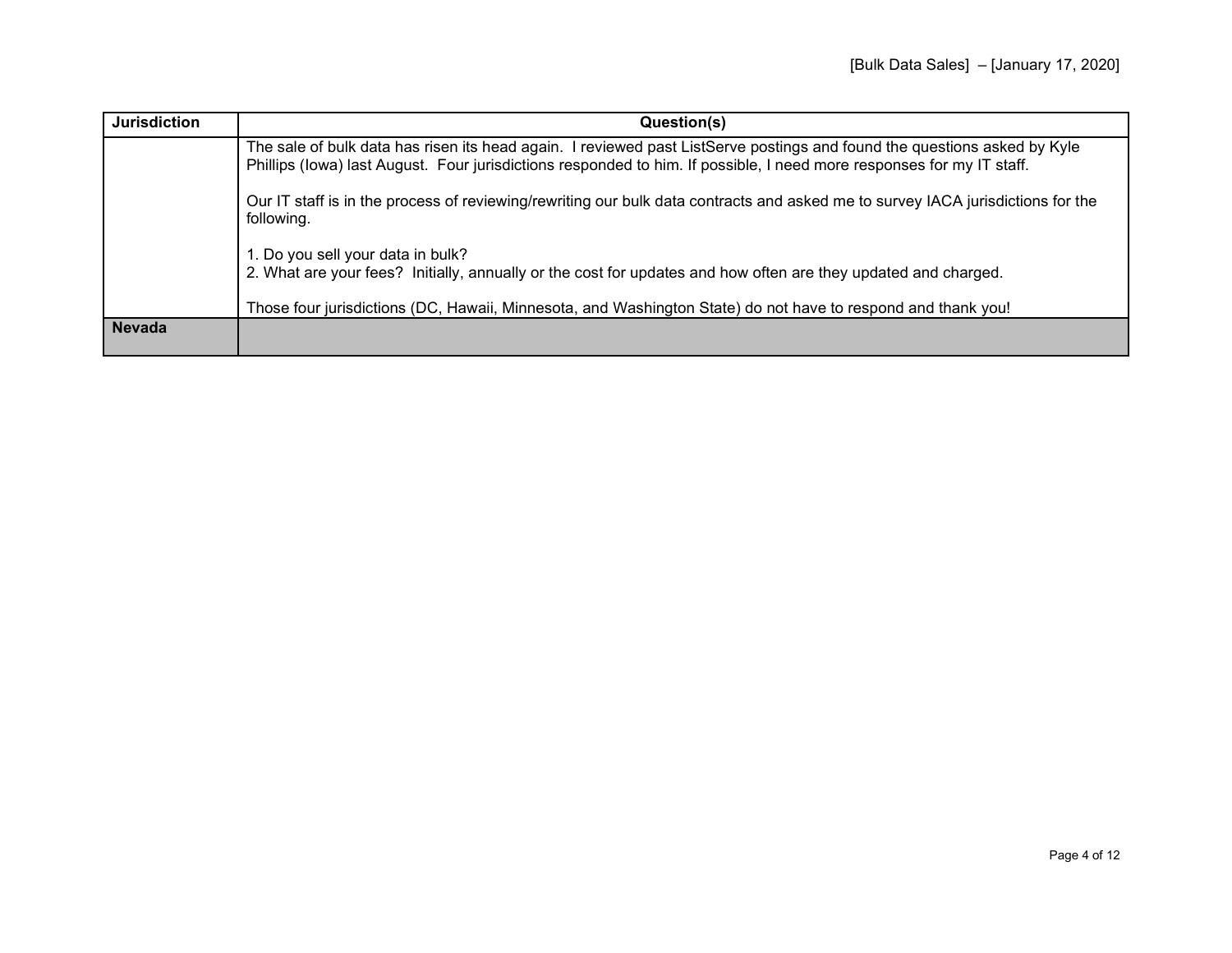| <b>Jurisdiction</b>  | Question(s)                                                                                                                                                                                                                                                                                                                                                                                                                                                                                                                                                                                                                                                                                                                                                                                                                                                                                           |  |
|----------------------|-------------------------------------------------------------------------------------------------------------------------------------------------------------------------------------------------------------------------------------------------------------------------------------------------------------------------------------------------------------------------------------------------------------------------------------------------------------------------------------------------------------------------------------------------------------------------------------------------------------------------------------------------------------------------------------------------------------------------------------------------------------------------------------------------------------------------------------------------------------------------------------------------------|--|
|                      | The sale of bulk data has risen its head again. I reviewed past ListServe postings and found the questions asked by Kyle<br>Phillips (lowa) last August. Four jurisdictions responded to him. If possible, I need more responses for my IT staff.                                                                                                                                                                                                                                                                                                                                                                                                                                                                                                                                                                                                                                                     |  |
|                      | Our IT staff is in the process of reviewing/rewriting our bulk data contracts and asked me to survey IACA jurisdictions for the<br>following.                                                                                                                                                                                                                                                                                                                                                                                                                                                                                                                                                                                                                                                                                                                                                         |  |
|                      | 1. Do you sell your data in bulk?<br>2. What are your fees? Initially, annually or the cost for updates and how often are they updated and charged.                                                                                                                                                                                                                                                                                                                                                                                                                                                                                                                                                                                                                                                                                                                                                   |  |
|                      | Those four jurisdictions (DC, Hawaii, Minnesota, and Washington State) do not have to respond and thank you!                                                                                                                                                                                                                                                                                                                                                                                                                                                                                                                                                                                                                                                                                                                                                                                          |  |
| <b>New Hampshire</b> | Yes, New Hampshire sells bulk data.                                                                                                                                                                                                                                                                                                                                                                                                                                                                                                                                                                                                                                                                                                                                                                                                                                                                   |  |
|                      | <b>Business Data</b><br>Initial Database Purchase \$10,000.00<br>Weekly Data Updates \$240.00                                                                                                                                                                                                                                                                                                                                                                                                                                                                                                                                                                                                                                                                                                                                                                                                         |  |
|                      | Purchasing Business Bulk Data will provide the following:<br>*The initial database purchase of pipe delimited text files of Business Data filed with the NH Secretary of State and will include<br>all records on file, current up to the previous Sunday at 11:59:59 PM in accordance with the Executed Agreement.<br>*The ability to purchase weekly updates of Business Data online through QuickStart at additional cost per update.<br>*The data is provided in a single zip file consisting of eight csv files; Business Details, Previous Business Names, Business<br>Addresses; Registered Agent, Principals, Business Purpose, Filing, and Stock. Once Purchased, the zip file is delivered to<br>your Business Data Lists Inbox (in your Dashboard) where they may be downloaded within a specific period of time. The data<br>has been optimized for insertion into a relational database. |  |
|                      | <b>Payment Methods:</b><br>*By Check - Made out to 'State of New Hampshire'.<br>*Automated Clearing House (ACH) - You must have an ACH Account that is associated to your Online QuickStart Customer<br>Account in order to purchase Access using ACH.                                                                                                                                                                                                                                                                                                                                                                                                                                                                                                                                                                                                                                                |  |
|                      | We also sell UCC data:                                                                                                                                                                                                                                                                                                                                                                                                                                                                                                                                                                                                                                                                                                                                                                                                                                                                                |  |
|                      | Purchase Type Fee<br><b>UCC Filing Data Access</b><br>\$10,000.00<br><b>UCC Image Data Access</b><br>\$15,000.00<br>Filing Data and Image Data Access<br>\$25,000.00<br>Weekly Filing Data Updates<br>\$240.00<br>Weekly Image Data Updates<br>\$120.00                                                                                                                                                                                                                                                                                                                                                                                                                                                                                                                                                                                                                                               |  |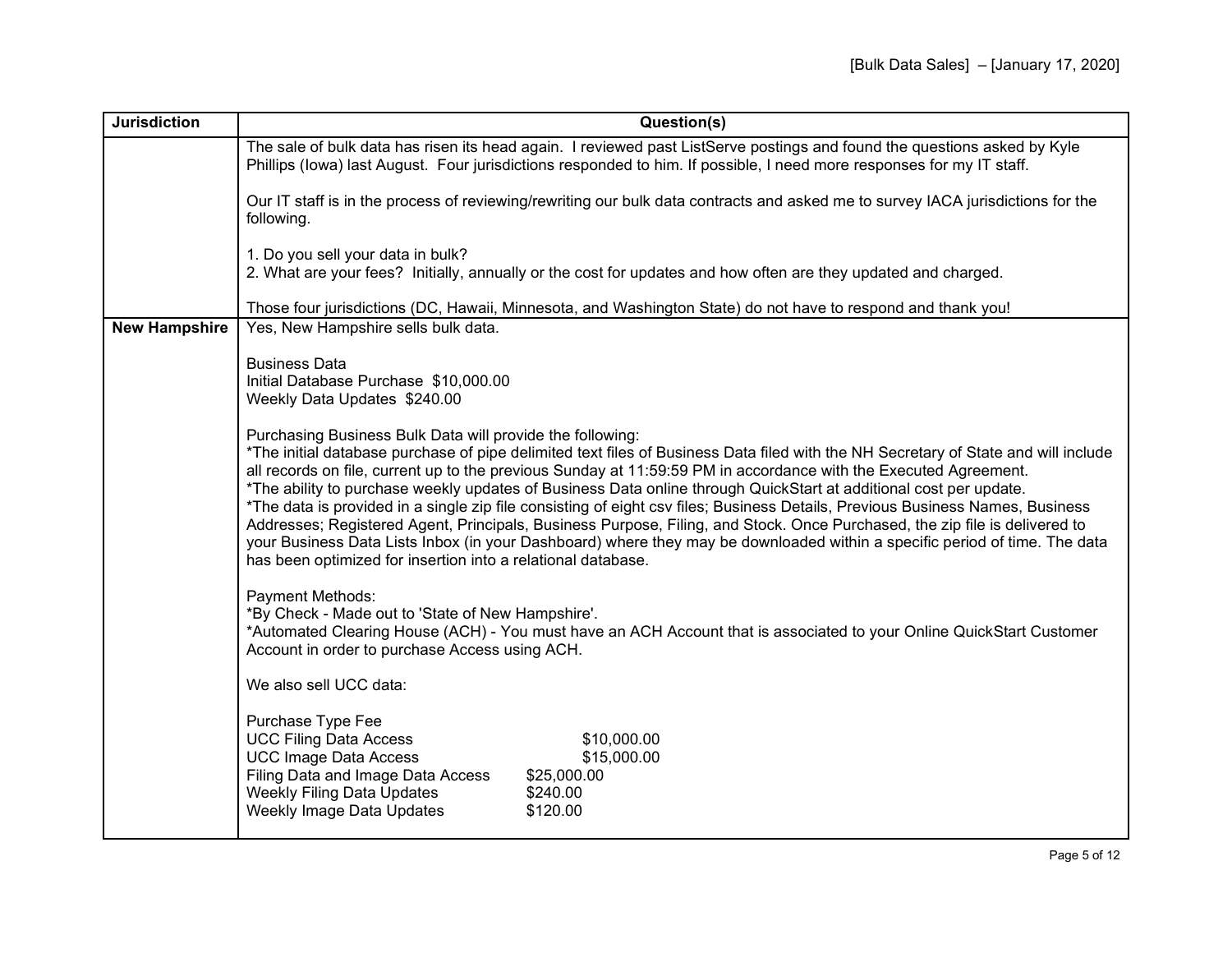| <b>Jurisdiction</b>   | Question(s)                                                                                                                                                                                                                                       |
|-----------------------|---------------------------------------------------------------------------------------------------------------------------------------------------------------------------------------------------------------------------------------------------|
|                       | The sale of bulk data has risen its head again. I reviewed past ListServe postings and found the questions asked by Kyle<br>Phillips (lowa) last August. Four jurisdictions responded to him. If possible, I need more responses for my IT staff. |
|                       | Our IT staff is in the process of reviewing/rewriting our bulk data contracts and asked me to survey IACA jurisdictions for the<br>following.                                                                                                     |
|                       | 1. Do you sell your data in bulk?<br>2. What are your fees? Initially, annually or the cost for updates and how often are they updated and charged.                                                                                               |
|                       | Those four jurisdictions (DC, Hawaii, Minnesota, and Washington State) do not have to respond and thank you!                                                                                                                                      |
| <b>New Jersey</b>     |                                                                                                                                                                                                                                                   |
| <b>New Mexico</b>     |                                                                                                                                                                                                                                                   |
| <b>New York</b>       |                                                                                                                                                                                                                                                   |
| <b>North Carolina</b> |                                                                                                                                                                                                                                                   |
| <b>North Dakota</b>   | North Dakota has an online "Data List Requests" module through our FirstStop website. Users may request a one-time list or<br>a subscription (reports are generated and charged monthly).                                                         |
|                       | The fee is \$40 per entity/record type. For example, domestic nonprofit corporations are one entity/record type.                                                                                                                                  |
| Ohio                  |                                                                                                                                                                                                                                                   |
| <b>Oklahoma</b>       |                                                                                                                                                                                                                                                   |
| Oregon                |                                                                                                                                                                                                                                                   |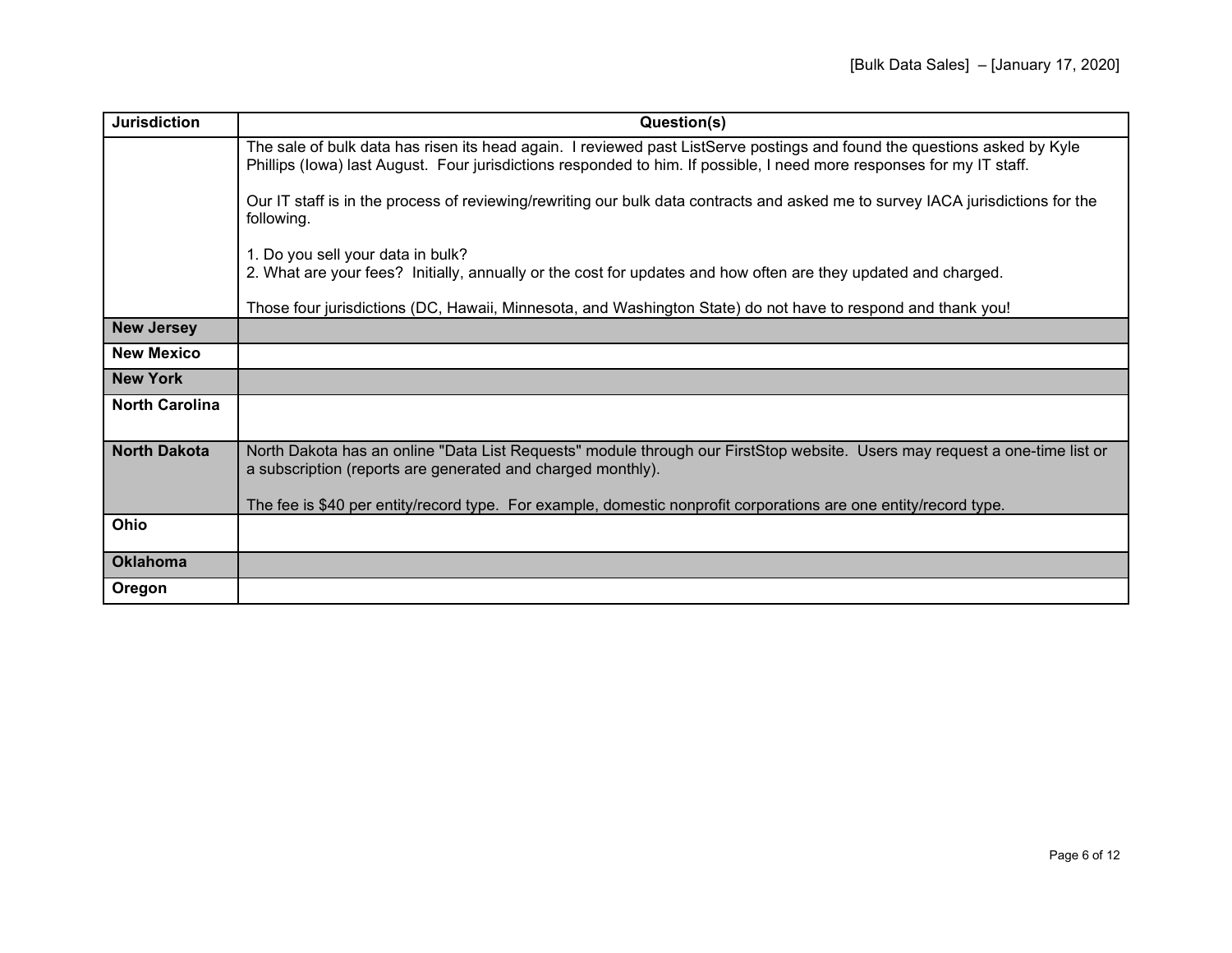| <b>Jurisdiction</b> | Question(s)                                                                                                                                                                                                                                       |                                                                                                                     |
|---------------------|---------------------------------------------------------------------------------------------------------------------------------------------------------------------------------------------------------------------------------------------------|---------------------------------------------------------------------------------------------------------------------|
|                     | The sale of bulk data has risen its head again. I reviewed past ListServe postings and found the questions asked by Kyle<br>Phillips (lowa) last August. Four jurisdictions responded to him. If possible, I need more responses for my IT staff. |                                                                                                                     |
|                     | Our IT staff is in the process of reviewing/rewriting our bulk data contracts and asked me to survey IACA jurisdictions for the<br>following.                                                                                                     |                                                                                                                     |
|                     | 1. Do you sell your data in bulk?<br>2. What are your fees? Initially, annually or the cost for updates and how often are they updated and charged.                                                                                               |                                                                                                                     |
|                     | Those four jurisdictions (DC, Hawaii, Minnesota, and Washington State) do not have to respond and thank you!                                                                                                                                      |                                                                                                                     |
| Pennsylvania        | 1. Do you sell your data in bulk?<br>Yes, both corporate (business filings) and UCC. They are separate contracts.                                                                                                                                 |                                                                                                                     |
|                     | 2. What are your fees? Initially, annually or the cost for updates and how often are they updated and charged.                                                                                                                                    |                                                                                                                     |
|                     | Our fee schedule is identical for corporate and UCC but, as mentioned, they are separate contracts.                                                                                                                                               |                                                                                                                     |
|                     | bringing the new company up to current filing                                                                                                                                                                                                     | Subscriber Start-Up - the one-time fee which occurs when a new subscriber is engaged and includes start data        |
|                     | Subscriber Start-Up<br>(Due at time of execution of the UCC Agreement)                                                                                                                                                                            | \$2,500 (nonrefundable)                                                                                             |
|                     | 2.<br>Filings for a 12-month period                                                                                                                                                                                                               | Annual Subscription Fee - Includes ongoing images and data of all UCC transactions or all Corporate and Business    |
|                     | <b>Annual Subscription Fee</b><br>(Due on the 1st of the month after the executed UCC Agreement is signed)                                                                                                                                        | \$5,000 (nonrefundable)                                                                                             |
|                     | 3.<br>Filings for one month                                                                                                                                                                                                                       | Monthly Subscription Fee - Includes ongoing images and data of all UCC transactions or all Corporate and Business   |
|                     | <b>Monthly Subscription Fee</b>                                                                                                                                                                                                                   | \$500/month (nonrefundable)                                                                                         |
|                     | Termination Fee - Where cancellation of a Vendor Agreement occurs<br>4.<br><b>Termination Fee</b>                                                                                                                                                 | \$200/occurrence (nonrefundable)                                                                                    |
|                     | 4.<br>day retrieval period or where the Subscriber must replace previously downloaded data or images                                                                                                                                              | Replacement or Missed Files Retrieval Fee - Where Subscriber fails to download available image files during the 90- |
|                     | Image/Data Retrieval Fee                                                                                                                                                                                                                          | \$250/request (nonrefundable)                                                                                       |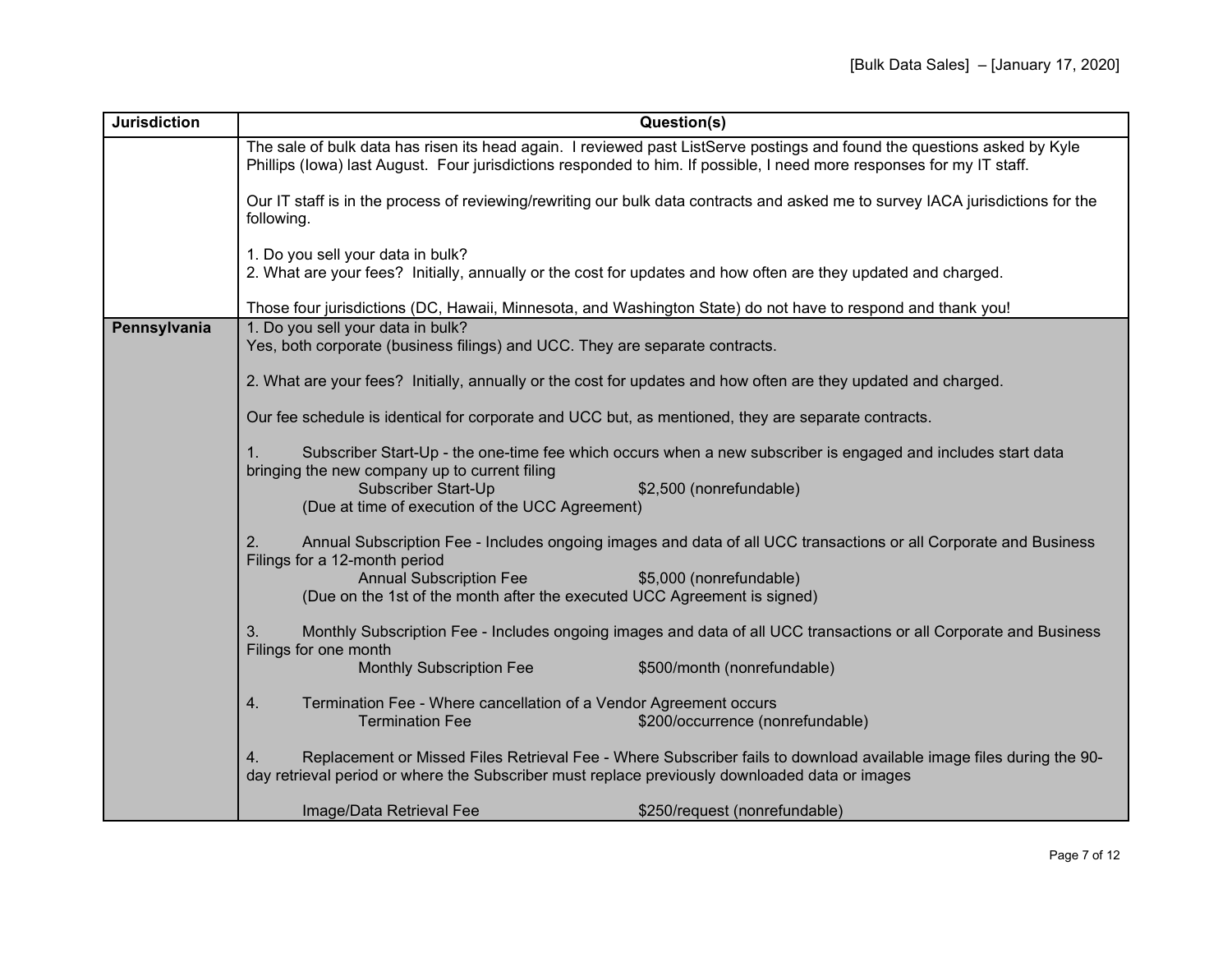| <b>Jurisdiction</b>   | Question(s)                                                                                                                                                                                                                                                                                                                                                                                                                                                                                                                                                                                                                                                                                                                                                                                                                                                     |
|-----------------------|-----------------------------------------------------------------------------------------------------------------------------------------------------------------------------------------------------------------------------------------------------------------------------------------------------------------------------------------------------------------------------------------------------------------------------------------------------------------------------------------------------------------------------------------------------------------------------------------------------------------------------------------------------------------------------------------------------------------------------------------------------------------------------------------------------------------------------------------------------------------|
|                       | The sale of bulk data has risen its head again. I reviewed past ListServe postings and found the questions asked by Kyle<br>Phillips (lowa) last August. Four jurisdictions responded to him. If possible, I need more responses for my IT staff.                                                                                                                                                                                                                                                                                                                                                                                                                                                                                                                                                                                                               |
|                       | Our IT staff is in the process of reviewing/rewriting our bulk data contracts and asked me to survey IACA jurisdictions for the<br>following.                                                                                                                                                                                                                                                                                                                                                                                                                                                                                                                                                                                                                                                                                                                   |
|                       | 1. Do you sell your data in bulk?<br>2. What are your fees? Initially, annually or the cost for updates and how often are they updated and charged.                                                                                                                                                                                                                                                                                                                                                                                                                                                                                                                                                                                                                                                                                                             |
|                       | Those four jurisdictions (DC, Hawaii, Minnesota, and Washington State) do not have to respond and thank you!                                                                                                                                                                                                                                                                                                                                                                                                                                                                                                                                                                                                                                                                                                                                                    |
| <b>Rhode Island</b>   | 1. Yes. You can get a one-time dump on a CD or a yearly subscription which includes monthly updates via an SFTP site.                                                                                                                                                                                                                                                                                                                                                                                                                                                                                                                                                                                                                                                                                                                                           |
|                       | 2. Cost of one-time CD:<br><b>Record Types</b><br>Fees<br>Corporate Database (Active Records) \$250.00<br>RI Inactive Business Corporations \$50.00<br>RI Active Limited Liability Companies \$50.00<br>RI Active Non-profit Corporations \$50.00<br>RI Notary Public Database \$25.00<br>Data subscriptions: (yearly subscription which includes initial dump plus monthly updates) Types of Data Monthly Weekly<br>Quarterly Images; One-time*; Initial Set-Up; Fee required; Yearly Fee<br>Corporate Database (Active ONLY); YES; NO; NO; NO; NO; \$3,000<br>Corporate Database (Active/Inactive): YES; NO; NO; NO; NO; \$3,600<br>Notary Database: YES; NO; NO; NO; NO; \$300<br>Trademark/Service Mark Database: NO; NO; YES; YES; NO; \$100<br>UCC Data ONLY: YES; YES; NO; NO; \$1,500; \$4,800<br>UCC Data/ Images: YES; YES; NO; YES; \$3,000; \$8,400 |
| <b>South Carolina</b> |                                                                                                                                                                                                                                                                                                                                                                                                                                                                                                                                                                                                                                                                                                                                                                                                                                                                 |
| <b>South Dakota</b>   |                                                                                                                                                                                                                                                                                                                                                                                                                                                                                                                                                                                                                                                                                                                                                                                                                                                                 |
| <b>Tennessee</b>      |                                                                                                                                                                                                                                                                                                                                                                                                                                                                                                                                                                                                                                                                                                                                                                                                                                                                 |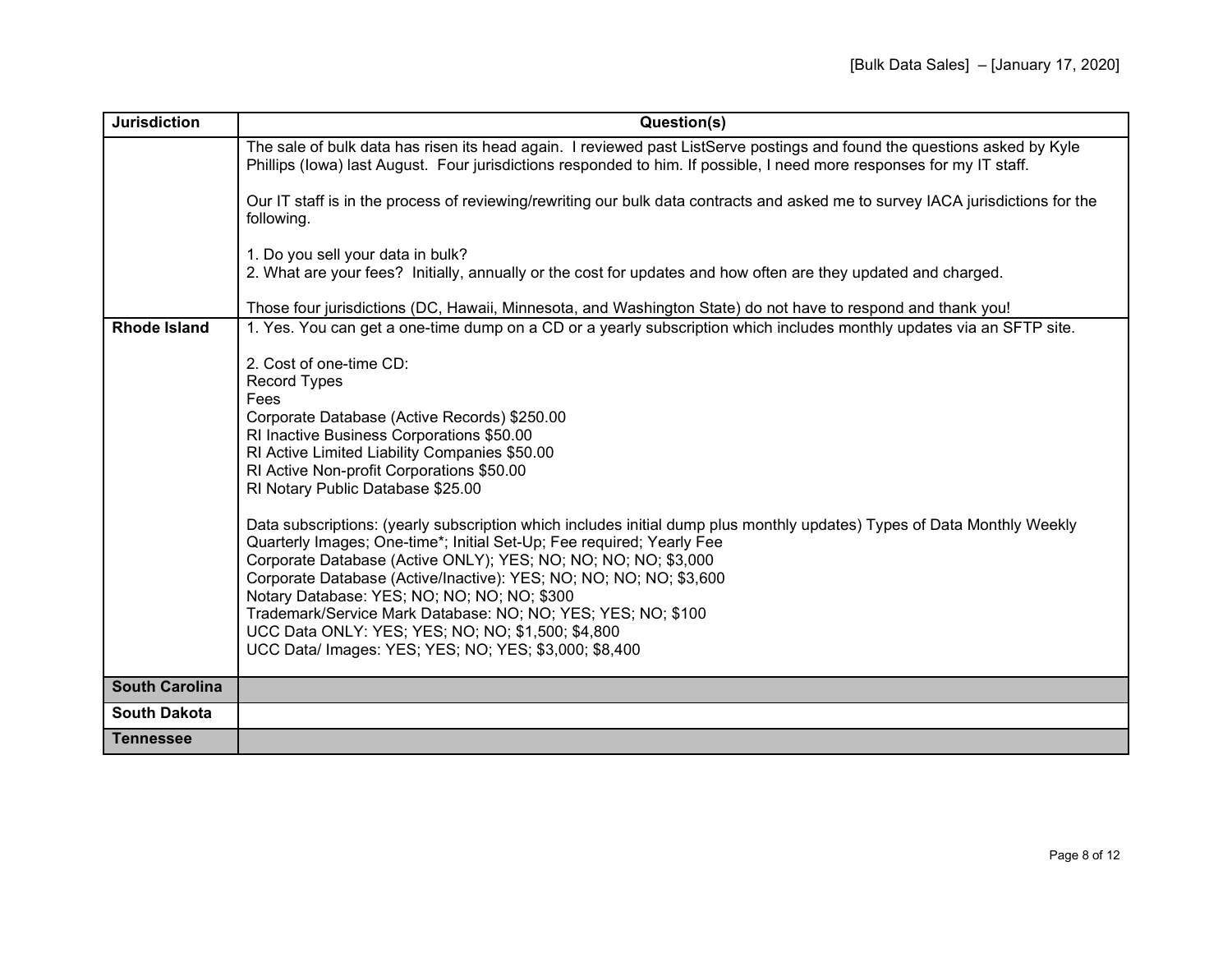| <b>Jurisdiction</b>  | Question(s)                                                                                                                                                                                                                                                                                                                                                                                                                                                                                                                              |  |
|----------------------|------------------------------------------------------------------------------------------------------------------------------------------------------------------------------------------------------------------------------------------------------------------------------------------------------------------------------------------------------------------------------------------------------------------------------------------------------------------------------------------------------------------------------------------|--|
|                      | The sale of bulk data has risen its head again. I reviewed past ListServe postings and found the questions asked by Kyle<br>Phillips (lowa) last August. Four jurisdictions responded to him. If possible, I need more responses for my IT staff.                                                                                                                                                                                                                                                                                        |  |
|                      | Our IT staff is in the process of reviewing/rewriting our bulk data contracts and asked me to survey IACA jurisdictions for the<br>following.                                                                                                                                                                                                                                                                                                                                                                                            |  |
|                      | 1. Do you sell your data in bulk?<br>2. What are your fees? Initially, annually or the cost for updates and how often are they updated and charged.                                                                                                                                                                                                                                                                                                                                                                                      |  |
|                      | Those four jurisdictions (DC, Hawaii, Minnesota, and Washington State) do not have to respond and thank you!                                                                                                                                                                                                                                                                                                                                                                                                                             |  |
| <b>Texas</b>         | 1. Do you sell your data in bulk? - Yes<br>2. What are your fees? Initially, annually or the cost for updates and how often are they updated and charged. - For UCC, a<br>New Master Unload of all data costs \$1,350. They can then subscribe to daily updates which cost \$65 for data only, \$65 for<br>images only or \$90 for data and images. For Business filings, a New Master Unload of all data costs \$1,750. They can then<br>subscribe to daily updates for \$60 a day. We do not have a bulk subscription for Corp images. |  |
| <b>Utah</b>          | Utah does offer bulk data sales.                                                                                                                                                                                                                                                                                                                                                                                                                                                                                                         |  |
|                      | For Business Entity Data:<br>https://nam12.safelinks.protection.outlook.com/?url=https%3A%2F%2Fsecure.utah.gov%2Fdatarequest%2Findex.html<br>&data=02%7C01%7Cpviverto%40azsos.gov%7Ceea88f92b4b1428a244508d7a0fb43fe%7Cb4494a03f26d475dba<br>4139871e763531%7C1%7C0%7C637154873362702274&sdata=ICCc%2Bft6Wkq2Ylja2n1MlNb%2B9WjviowRBo<br>KvGYZH6%2FM%3D&reserved=0<br>- Minimum \$5.00 search fee includes first 200 records. Each additional record is \$.05.                                                                           |  |
|                      | - Full List price \$0.01 per record (with approx. 2M records = \$20,000)                                                                                                                                                                                                                                                                                                                                                                                                                                                                 |  |
|                      | For UCC Data:                                                                                                                                                                                                                                                                                                                                                                                                                                                                                                                            |  |
|                      | - Full database refresh \$1,000 per download (includes data and images).                                                                                                                                                                                                                                                                                                                                                                                                                                                                 |  |
| <b>Vermont</b>       |                                                                                                                                                                                                                                                                                                                                                                                                                                                                                                                                          |  |
| Virginia             |                                                                                                                                                                                                                                                                                                                                                                                                                                                                                                                                          |  |
| Washington           |                                                                                                                                                                                                                                                                                                                                                                                                                                                                                                                                          |  |
| <b>West Virginia</b> |                                                                                                                                                                                                                                                                                                                                                                                                                                                                                                                                          |  |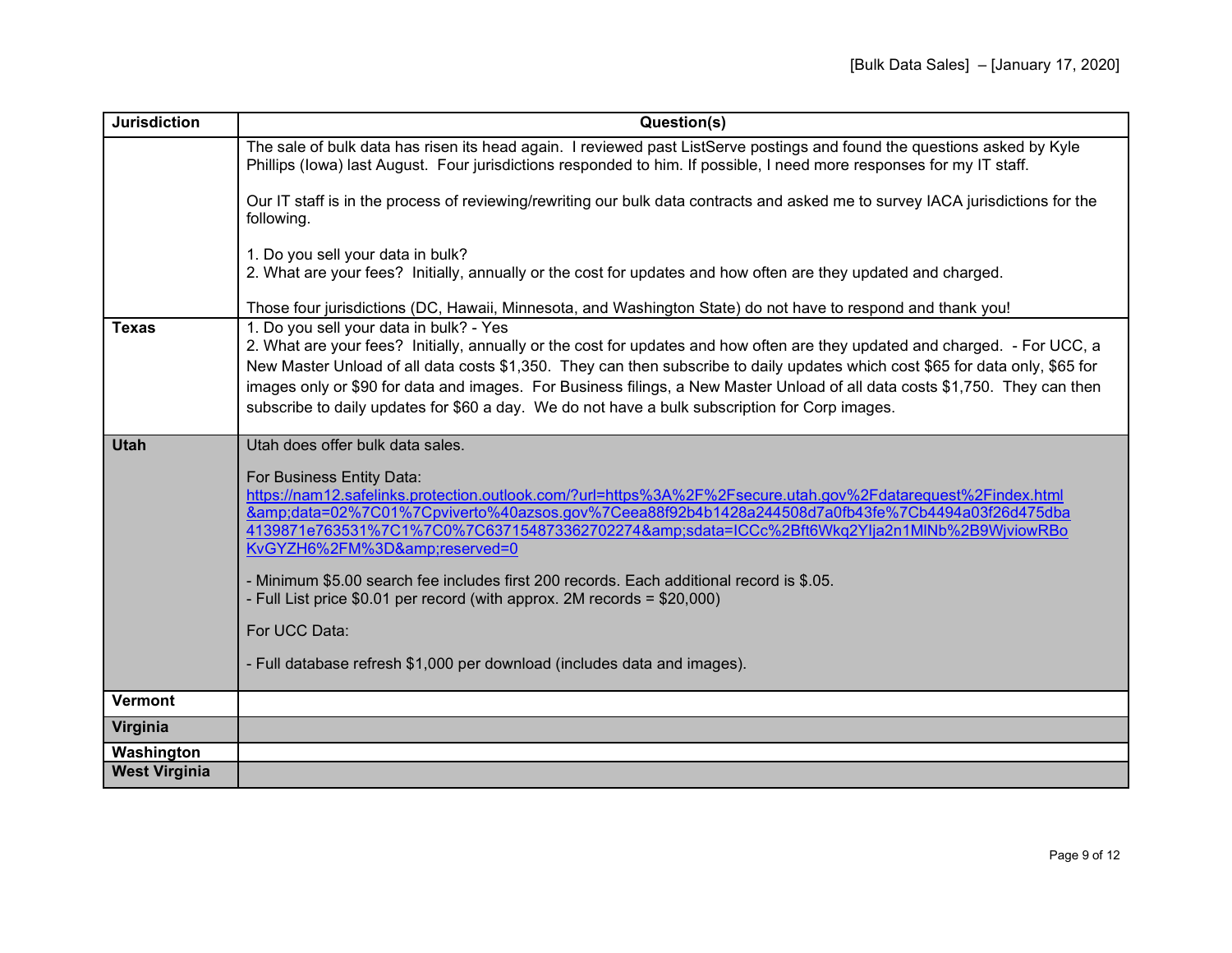| <b>Jurisdiction</b> | Question(s)                                                                                                                                                                                                                                                                                                                                                                                                                                                                                                                                                                                     |  |
|---------------------|-------------------------------------------------------------------------------------------------------------------------------------------------------------------------------------------------------------------------------------------------------------------------------------------------------------------------------------------------------------------------------------------------------------------------------------------------------------------------------------------------------------------------------------------------------------------------------------------------|--|
|                     | The sale of bulk data has risen its head again. I reviewed past ListServe postings and found the questions asked by Kyle<br>Phillips (lowa) last August. Four jurisdictions responded to him. If possible, I need more responses for my IT staff.                                                                                                                                                                                                                                                                                                                                               |  |
|                     | Our IT staff is in the process of reviewing/rewriting our bulk data contracts and asked me to survey IACA jurisdictions for the<br>following.                                                                                                                                                                                                                                                                                                                                                                                                                                                   |  |
|                     | 1. Do you sell your data in bulk?<br>2. What are your fees? Initially, annually or the cost for updates and how often are they updated and charged.                                                                                                                                                                                                                                                                                                                                                                                                                                             |  |
|                     | Those four jurisdictions (DC, Hawaii, Minnesota, and Washington State) do not have to respond and thank you!                                                                                                                                                                                                                                                                                                                                                                                                                                                                                    |  |
| <b>Wisconsin</b>    | Wisconsin offers bulk sales<br>UCC's have 3 options:                                                                                                                                                                                                                                                                                                                                                                                                                                                                                                                                            |  |
|                     | 1-Weekly Data \$250.00 per week. Includes UCC data for filings processed from Wednesday to Tuesday each week. (4<br>previous weeks are available at 1 time. Files are only available for 60 days after they are generated.) 2-Weekly Images<br>\$250.00 per week. Includes UCC data for filings processed from Wednesday to Tuesday each week. (4 previous weeks are<br>available at 1 time. Files are only available for 60 days after they are generated.) 3-Full Data Monthly Refresh \$500.00 per<br>month. Generated monthly and includes all UCC data through the most recent months end. |  |
|                     | Data is delivered in the form of 4 comma separated value CSV files Debtors.csv FilingDetail.csv LienDetail.csv<br>SecuredParty.csv Files are large and intended to be loaded into a database or other system that is designed to handle large<br>volumes of data. Usually exceeds the row count that can be opened using Microsoft Excel and many other common tools.                                                                                                                                                                                                                           |  |
|                     | Images are provided in a ZIP folder.                                                                                                                                                                                                                                                                                                                                                                                                                                                                                                                                                            |  |
|                     | Corporations - Data Services                                                                                                                                                                                                                                                                                                                                                                                                                                                                                                                                                                    |  |
|                     | The Department of Financial Institutions is the office of record for domestic and foreign business and nonprofit corporations,<br>cooperatives, limited partnerships, limited liability companies, and limited liability partnerships. We are not, however, a registry<br>for businesses in the state of Wisconsin. The many sole proprietors and general partnerships doing businesses in the state<br>may not be registered with any state agency. That being said, we offer elements of our database information for purchase on<br>an incidental or recurring basis.                        |  |
|                     | The two datasets we offer are the complete corporate database delivered via a fixed-length ASCII file and stored on a CD for<br>\$40/disc, and a monthly record of entities formed or registered in the previous month delivered via .txt file and .xlsx<br>spreadsheet by e-mail for \$5/month. The information in these files includes:<br>*Legal entity name                                                                                                                                                                                                                                 |  |
|                     | *Registered agent/office address<br>*Entity type                                                                                                                                                                                                                                                                                                                                                                                                                                                                                                                                                |  |
|                     | *Date of formation/registration                                                                                                                                                                                                                                                                                                                                                                                                                                                                                                                                                                 |  |
|                     | *Current status<br>*Numeric indicator for most-recent annual report filing                                                                                                                                                                                                                                                                                                                                                                                                                                                                                                                      |  |
|                     |                                                                                                                                                                                                                                                                                                                                                                                                                                                                                                                                                                                                 |  |
|                     | We do not have entity "owners" or LLC members on record with our department. Additionally, officers/directors of corporations<br>are provided to us on the annual report, but that information is not included in this database.                                                                                                                                                                                                                                                                                                                                                                |  |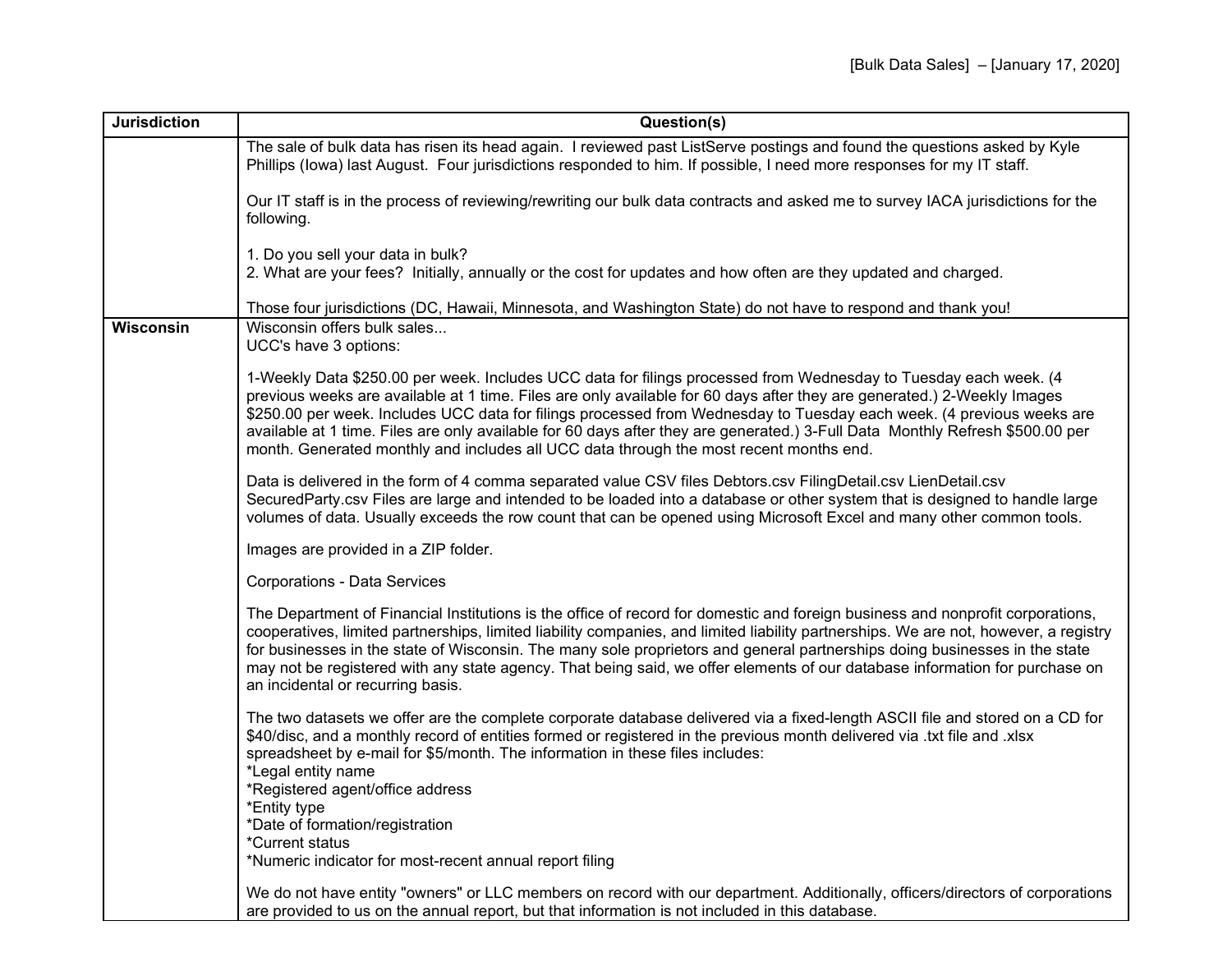| <b>Jurisdiction</b> | Question(s)                                                                                                                                                                                                                                       |
|---------------------|---------------------------------------------------------------------------------------------------------------------------------------------------------------------------------------------------------------------------------------------------|
|                     | The sale of bulk data has risen its head again. I reviewed past ListServe postings and found the questions asked by Kyle<br>Phillips (lowa) last August. Four jurisdictions responded to him. If possible, I need more responses for my IT staff. |
|                     | Our IT staff is in the process of reviewing/rewriting our bulk data contracts and asked me to survey IACA jurisdictions for the<br>following.                                                                                                     |
|                     | 1. Do you sell your data in bulk?<br>2. What are your fees? Initially, annually or the cost for updates and how often are they updated and charged.                                                                                               |
|                     | Those four jurisdictions (DC, Hawaii, Minnesota, and Washington State) do not have to respond and thank you!                                                                                                                                      |
| <b>Wyoming</b>      |                                                                                                                                                                                                                                                   |

# **Additional comments:**

# **Full text of email:**

Good Morning IACA!

The sale of bulk data has risen its head again. I reviewed past ListServe postings and found the questions asked by Kyle Phillips (Iowa) last August. Four jurisdictions responded to him. If possible, I need more responses for my IT staff.

Our IT staff is in the process of reviewing/rewriting our bulk data contracts and asked me to survey IACA jurisdictions for the following.

1. Do you sell your data in bulk?

2. What are your fees? Initially, annually or the cost for updates and how often are they updated and charged.

Those four jurisdictions (DC, Hawaii, Minnesota, and Washington State) do not have to respond and thank you!

Thank you so much for your time!

Cheri

Connect with us!